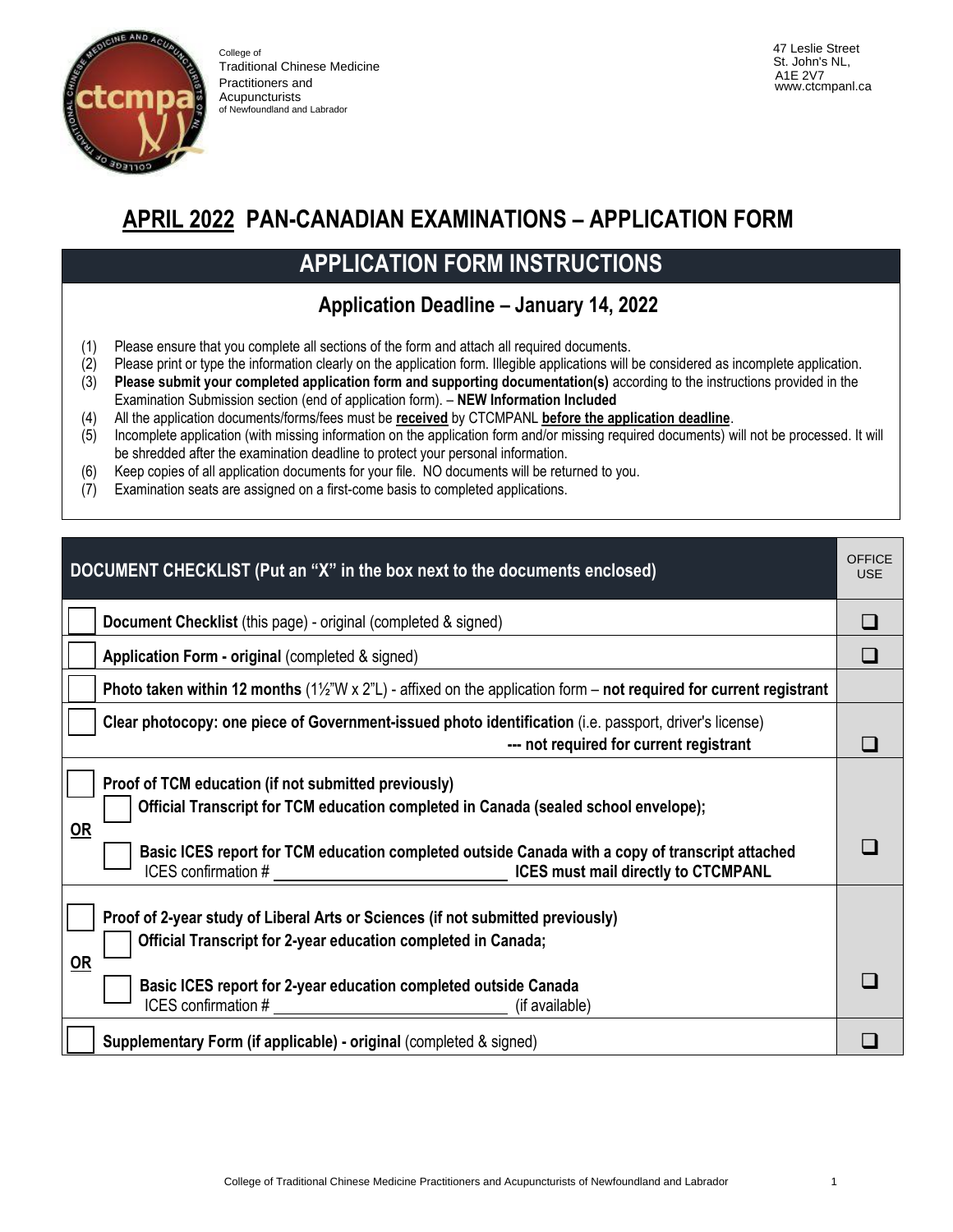## **1. PURPOSE OF APPLICATION**

**PCE Computer-Based Testing (CBT) Examinations** ❑ **first-time** ❑ **repeating**

❑ **Acupuncturists Examination**

❑ **TCM Herbalists Examination**

❑ **TCM Practitioners Examination**

| <b>2. PERSONAL INFORMATION</b>                                                                                                                                                                                                                                                                         |    |                                                                                                                                |                            |                                                                    |  |  |  |
|--------------------------------------------------------------------------------------------------------------------------------------------------------------------------------------------------------------------------------------------------------------------------------------------------------|----|--------------------------------------------------------------------------------------------------------------------------------|----------------------------|--------------------------------------------------------------------|--|--|--|
| Legal Last Name                                                                                                                                                                                                                                                                                        |    | <b>Legal First Name</b>                                                                                                        | Legal Middle Name (if any) |                                                                    |  |  |  |
| <b>Previous Last Name</b><br>(only if different from legal name)                                                                                                                                                                                                                                       |    | <b>Previous First Name</b><br>(only if different from legal name)                                                              |                            | <b>Previous Middle Name</b><br>(only if different from legal name) |  |  |  |
| My current status with CTCMPANL (Please select ONE of the following only)<br><b>Current Registrant</b><br>Registration Number: _____________________<br>Previously applied for CTCMPANL registration/examination<br>Never applied for CTCMPANL registration/examination. This is my first application. |    | Please affix a<br>photo taken within 12 months here<br>$(1\frac{1}{2}$ " W x 2" L)<br>(Not required for<br>current registrant) |                            |                                                                    |  |  |  |
| Date of Birth                                                                                                                                                                                                                                                                                          | MМ | DD                                                                                                                             | <b>YYYY</b>                | <b>For Office Use</b><br><b>Applicant No.:</b>                     |  |  |  |

### **3. EMAIL ADDRESS**

**Email (Mandatory):**

#### **4. TWO-YEAR STUDY OF LIBERAL ARTS OR SCIENCES**

| Detailed instructions are available on CTCMPANL website and Application Guide<br>2-year education completed within Canada: enclose an official transcript, OR<br>2-year education completed outside of Canada: enclose an original basic ICES report |                    |                         |                   |  |  |  |  |
|------------------------------------------------------------------------------------------------------------------------------------------------------------------------------------------------------------------------------------------------------|--------------------|-------------------------|-------------------|--|--|--|--|
| <b>Period</b>                                                                                                                                                                                                                                        | Name and length    | <b>Institution Name</b> | <b>Attendance</b> |  |  |  |  |
| (mm/yyyy– mm/yyyy)                                                                                                                                                                                                                                   | of Program (hours) |                         | (check one)       |  |  |  |  |
|                                                                                                                                                                                                                                                      |                    |                         | <b>Other</b>      |  |  |  |  |
|                                                                                                                                                                                                                                                      |                    |                         | <b>Other</b>      |  |  |  |  |
| Note: $F/T = Full-time$ $P/T = Part-time$ Other = neither full-time nor part-time                                                                                                                                                                    |                    |                         |                   |  |  |  |  |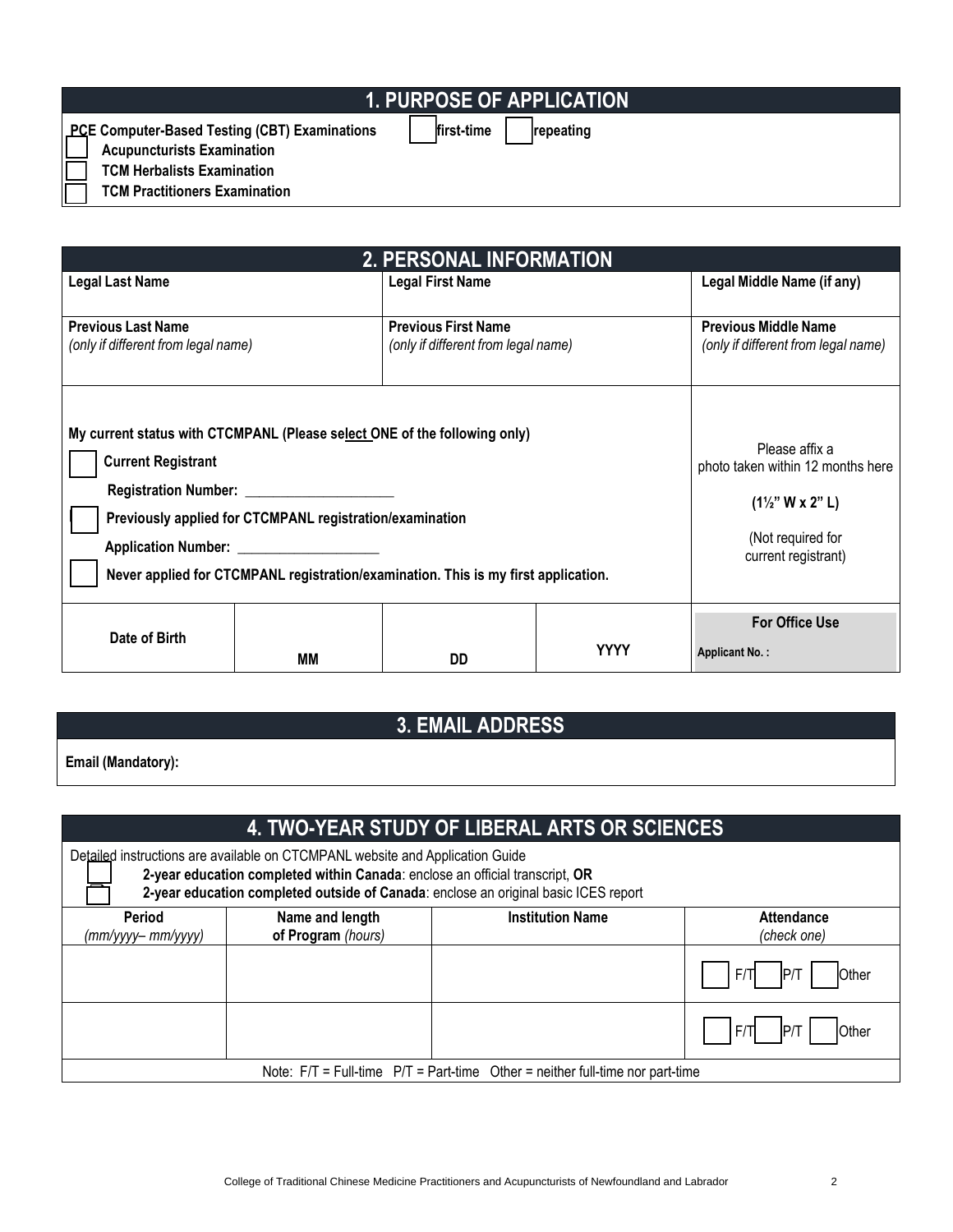| 5. TCM / ACUPUNCTURE EDUCATION AND TRAINING                                                                                                                                                                                                   |                    |                         |                     |  |  |  |  |
|-----------------------------------------------------------------------------------------------------------------------------------------------------------------------------------------------------------------------------------------------|--------------------|-------------------------|---------------------|--|--|--|--|
| Detailed instructions are available at CTCMPANL website and Application Guide                                                                                                                                                                 |                    |                         |                     |  |  |  |  |
| TCM education completed in Canada: enclose an up-to-date official transcript in envelope sealed by school OR                                                                                                                                  |                    |                         |                     |  |  |  |  |
| <b>TCM education completed outside Canada</b> : ask ICES to send an original basic ICES report with TCM transcript attached directly to CTCMPANL.<br>**See Candidate Pan Canadian Examination Guide - CTCMPANL for ICES contact information** |                    |                         |                     |  |  |  |  |
| <b>Period</b>                                                                                                                                                                                                                                 | Name and length    | <b>Institution Name</b> | <b>Attendance</b>   |  |  |  |  |
| $(mm/yyy - mm/yyy)$                                                                                                                                                                                                                           | of Program (hours) |                         | (check one)         |  |  |  |  |
|                                                                                                                                                                                                                                               |                    |                         | Other<br>IF/T       |  |  |  |  |
|                                                                                                                                                                                                                                               |                    |                         | <b>Other</b><br>IP/ |  |  |  |  |
| Note: $F/T = Full-time$ $P/T = Part-time$ Other = neither full-time nor part-time                                                                                                                                                             |                    |                         |                     |  |  |  |  |

|                         |                | <b>6. CHOICE OF EXAMINATION LANGUAGE</b> |                          |  |  |  |  |  |  |  |
|-------------------------|----------------|------------------------------------------|--------------------------|--|--|--|--|--|--|--|
| Please select ONE only: | <b>English</b> | Simplified Chinese (简体)                  | Traditional Chinese (繁體) |  |  |  |  |  |  |  |

| 7. TOTAL FEES (in Canadian Dollars)                                                                                                   |                                 |  |                                      |                            |  |       |       |  |              |  |
|---------------------------------------------------------------------------------------------------------------------------------------|---------------------------------|--|--------------------------------------|----------------------------|--|-------|-------|--|--------------|--|
| Please check one of the following boxes:                                                                                              | Application<br>(Non-refundable) |  | Examination<br>(plus applicable tax) | <b>Chinese Translation</b> |  |       | Total |  |              |  |
| □ PCE Acupuncturists Examination - ACU                                                                                                |                                 |  | \$250                                |                            |  | \$915 |       |  | \$400        |  |
| $\Box$ PCE TCM Herbalists Examination - HER                                                                                           |                                 |  | \$250                                |                            |  | S915  |       |  | <b>IS400</b> |  |
| <b>D</b> PCE TCM Practitioners Examination - PRA                                                                                      |                                 |  | NА                                   |                            |  | NА    |       |  | ΝA           |  |
| Step 1: Application Fee -Please include all fees with your application. Your application will not be processed until after nayment is |                                 |  |                                      |                            |  |       |       |  |              |  |

received. Payment may be made by check or money order. **Step 1: Application Fee** -Please include all fees with your application. Your application will not be processed until after payment is

### **8. TERMS AND CONDITIONS**

CTCMPANL will cancel, without refund, an application or registration including forged or altered documents. The College reserves the right to verify educational credentials with the issuing institutions/authority, including, but not limited to, sending copies of transcripts to the institution/authorityfor verification and/or authentication. It is the sole responsibility of the applicant to provide sufficient information and proof to the satisfaction of CTCMPANL. In considering any applications, the Education and Examination Committee may require an evaluation by a panel and/or supplementary testing.